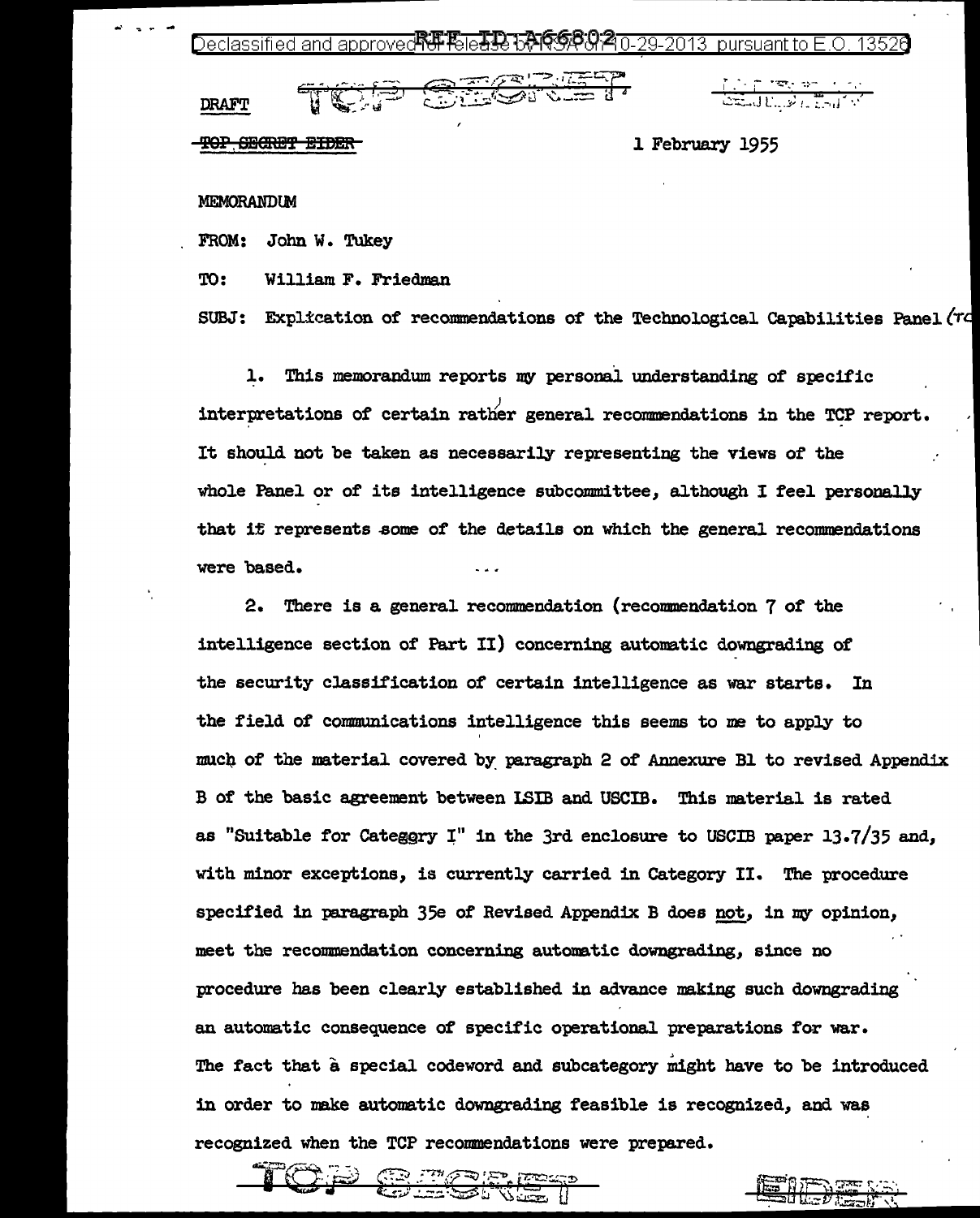3. The general recommendation on wider and deeper use of the principles of information retriever in the intelligence community has specific application to at least two areas in communications intelligence. I believe that considerable study of the two following possibilities would be very worthwhile:

<u>राज्याका पुरा</u> REF<br>जिल्लामा

(1) The use of automatic machines to scan plain-text messages for names, addresses, subjects, etc., thus permitting decentralization of this sorting operation, with a consequent reduction in the amount of. such traffic which must be sent back to the United States by electrical means,

(2) An overall examination of the procedure for the surveillance of such USSR communications systems as the air warning net, looking toweard a decrease in volume both of traffic requiring electrical communication and of traffic requiring scanning by an analyst. The reduction in volume of air warning traffic, for example, might involve the initial electrical transmission of only the lst, 21st, 41st, ... line (message) concerning a given "raid" from a given source. In this case, reduction in the volume passing over the analysts' desks for surveillance should lead to the application of more analyst's time to analysis and summarization. In both cases, reduction in traffic volume requiring electrical communication would decrease the vulner-. ability of these important intelligence sources to enemy jamming.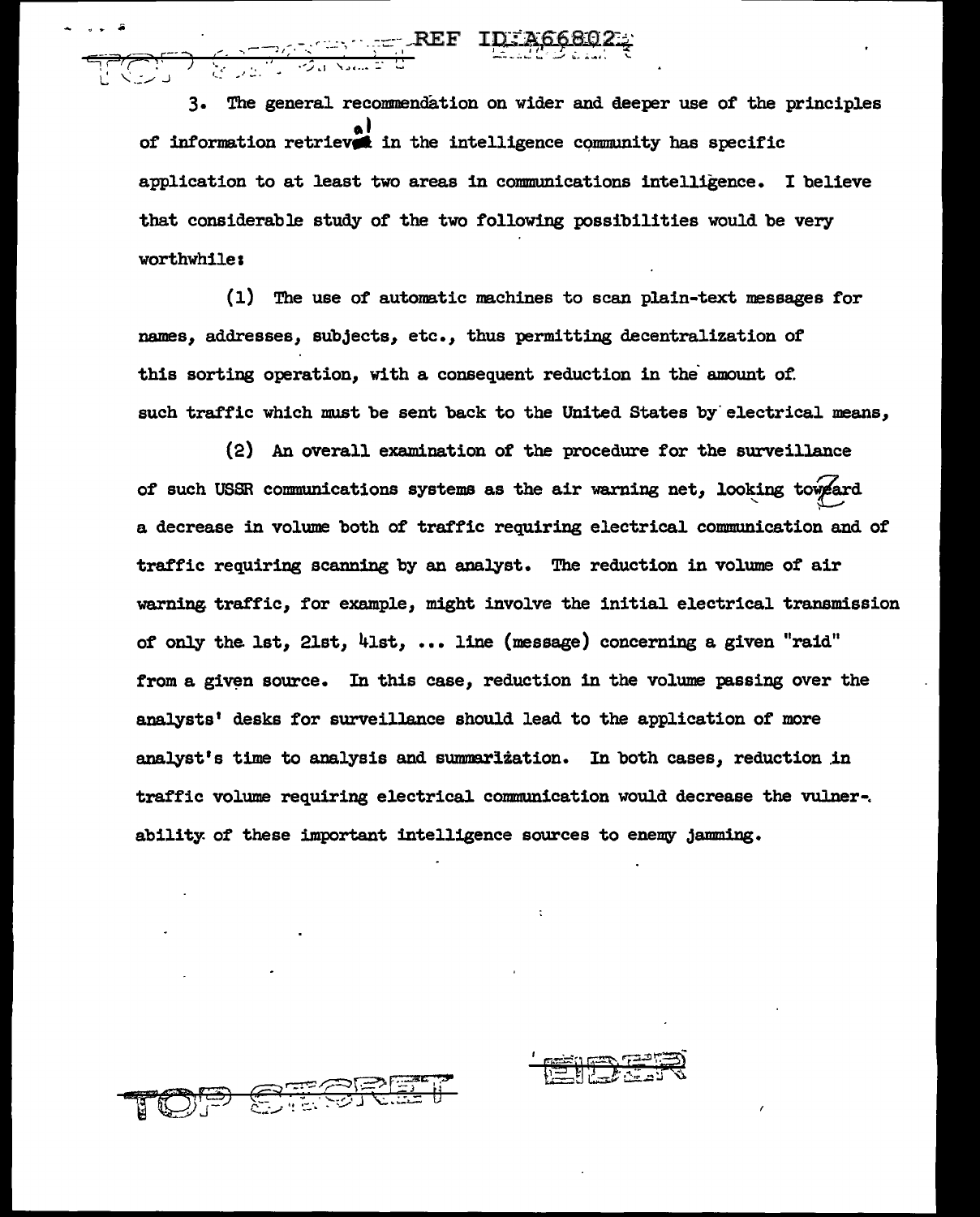REF ID: A66802 Menuolandam to Friedman ÷.  $\ddot{\phantom{a}}$  $\ddot{\phantom{a}}$ k,  $\sim$  $\hat{\mathcal{L}}$